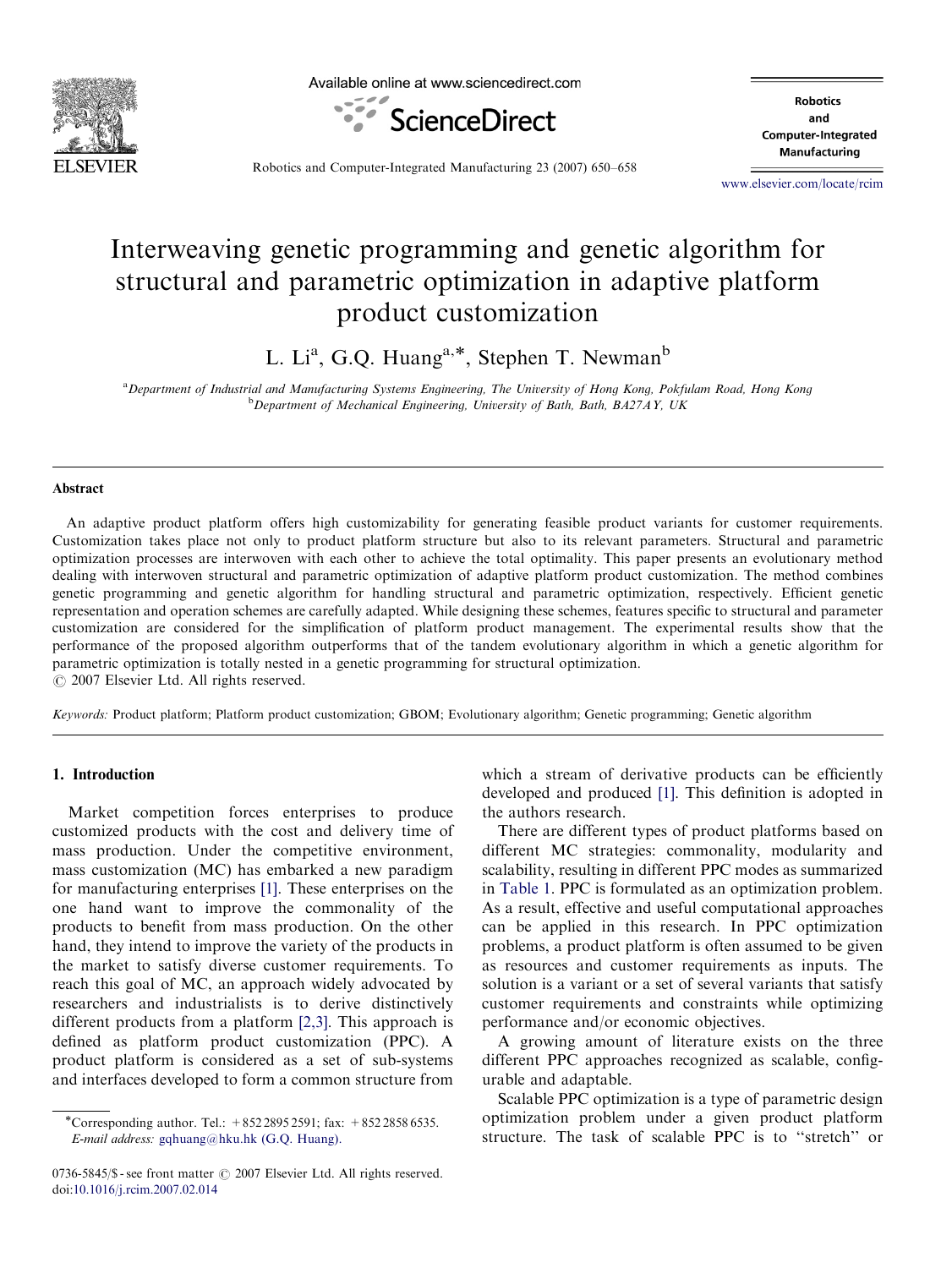<span id="page-1-0"></span>Table 1 Different modes of platform product customization (PPC)

|                              | Scalable PPC                                  | Configurable PPC                            | Adaptive PPC                                              |
|------------------------------|-----------------------------------------------|---------------------------------------------|-----------------------------------------------------------|
| MC strategy<br>Platform type | Commonality, scalability<br>Scalable platform | Commonality, modularity<br>Modular platform | Commonality, modularity, scalability<br>Adaptive platform |
| PPC task                     | Optimal parameter                             | Optimal structure                           | Optimal structure and parameter                           |
| Optimization                 | Parametric optimization                       | Combinatorial optimization                  | Structural and parametric optimization                    |

''shrink'' the common parameters of the platform to satisfy the given customer requirements [\[4\].](#page--1-0) The variants derived from the scalable platform can only have the same structural compositions. The difference between the product variants in a family is just the value of the particular components.

Configurable PPC deals with combinatorial optimization from a set of given modules and/or module options without changing their parameters [\[5\].](#page--1-0) Using this mode of PPC, the variant is configured from off-the-shelf modules, resulting in short lead-time. One drawback of this mode is that using the pre-designed modules, the end customized variant may not exactly match the customer requirements. It may be either over designed by selecting high-end modules or losing performance by using low-end modules.

Adaptive PPC is a combination of scalable PPC and configurable PPC. Based on the adaptive platform, this PPC approach intends to provide high customizability and reflect customer requirements more exactly [\[6\]](#page--1-0). In this mode of PPC, not only some of the modules can be swapped but also some modules can be scaled to configure the variant for customer requirements. Adaptive PPC, as an optimization problem, is the most difficult one compared with the other two. It includes two subproblems: module combinatorial optimization and module parametric optimization. Since different combinations of modules may result in different structures of the end product variants. The module combinatorial optimization is considered as the structural optimization.

Evolutionary algorithms (EAs) have been applied in all three PPC methods listed in Table 1. For example, D'Souza and Simpson proposed a genetic algorithm (GA) based framework for scalable product platform design and product family customization simultaneously [\[7\].](#page--1-0) Chidambaram and Agogino discussed catalog-based design optimization for customization using GA [\[8\]](#page--1-0). As for adaptive PPC optimization, EAs appear suitable for solving such complex problems including several subproblems interrelated with each other [\[9,10\]](#page--1-0). Fujita and Yoshioka proposed an optimization method, in which a successive quadratic programming is nested in brand-andbound, which is nested in GA for commonality optimization, similarity controlling and parametric optimization in product variety design [\[6\]](#page--1-0). Xue employed GA and simulated annealing in a tandem structure to solve the concurrent design optimization problem considering relevant life-cycle aspects [\[10\].](#page--1-0) Zhang and Xue demonstrated another similar optimization method which hybridizes genetic programming (GP) and particle swarm optimization to identify the optimal product realization process alternative and its parameter values during concurrent design [\[11\]](#page--1-0). Li and Huang proposed a tandem evolutionary algorithm (TEA) to solve the structural optimization and parametric optimization in adaptive PPC [\[12\].](#page--1-0) In TEA, through nesting GA in GP, the converged optimal solution obtained by GP for structural optimization is expected to be the optimal solution of not only the structural optimization but also the adaptive PPC optimization problem.

The effectiveness of solutions gained from TEA is more or less acceptable. However, its efficiency is of some concern. Especially, the EA hybridizing other optimization techniques in a tandem structure is not viable for adaptive PPC optimization in such a case when some optional modules in the adaptive platform have no parameters to be specified. In this paper, a method named interwoven evolutionary algorithm (IEA) which interweaves GP and GA together is proposed to help designers to find the optimal product variant more effectively and efficiently. In this method, genetic operators, adopted from GP and GA, are combined together in an evolutionary process, still in a tandem structure. One difference from TEA is that the GA for parametric optimization in IEA is not executed until the optimal solution for the corresponding structure individual is obtained, but only executed for some generations. Another difference is that the parameter populations are encapsulated in modules and participate in the GP crossover and mutation operations.

The remainder of this paper is organized as follows. First, the adaptive PPC optimization problem is formulated and generally analysed in the next section. Second, the optimization method interweaving GP and GA is introduced in Section 3, together with the details of the algorithm. Experimental results are reported in Section 4 and the paper is concluded in Section 5.

### 2. Formulation of optimal adaptive platform product customization problem

As stated in [\[12\],](#page--1-0) the problem of adaptive PPC is to determine the right structural composition for the desired product variant, as well as to determine the values of design parameters of the variant that satisfy customer requirements and constraints while optimizing performance and/ or economic parameters concerned by the manufacturers and customers. To formulate this type of customization